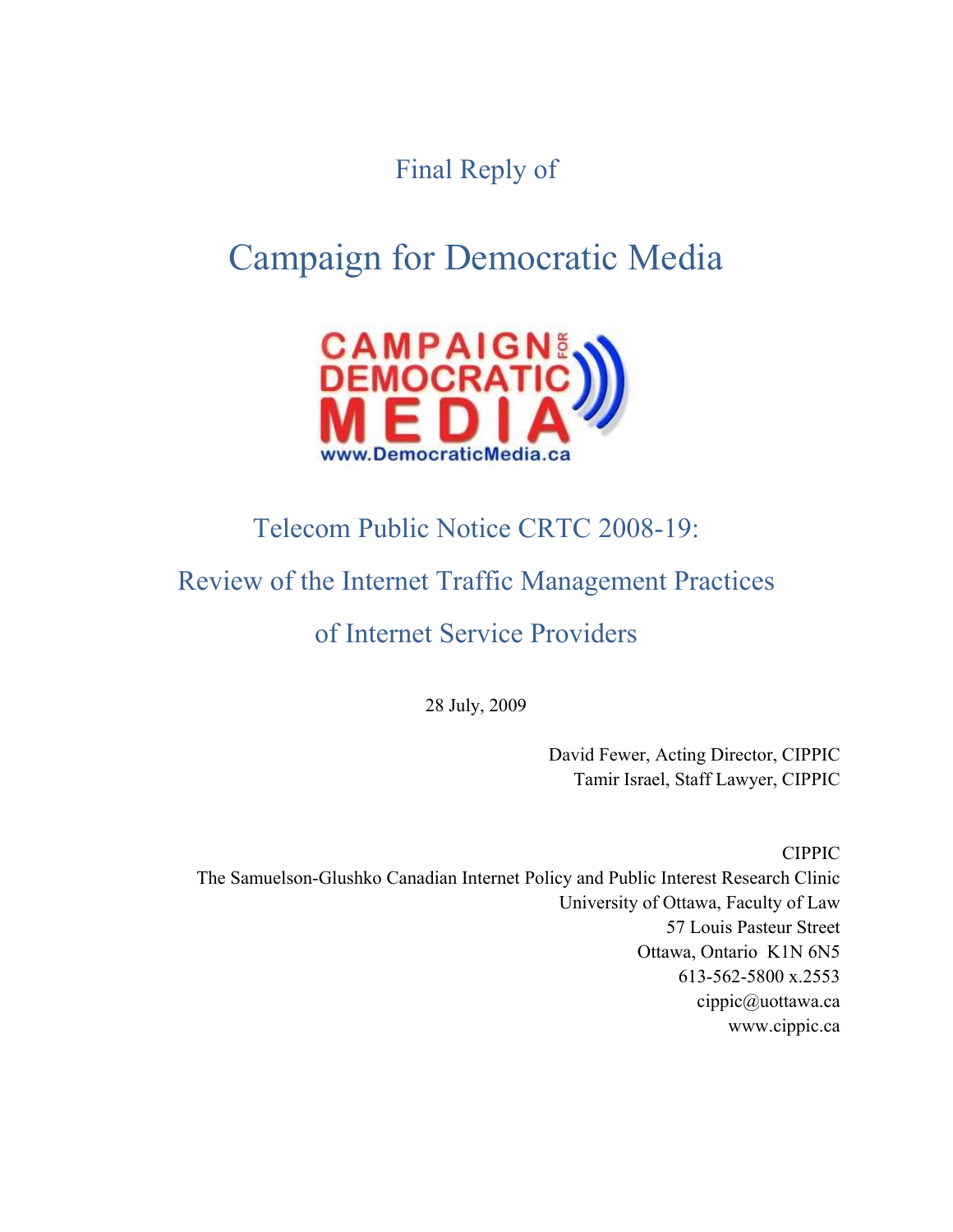## Table of Contents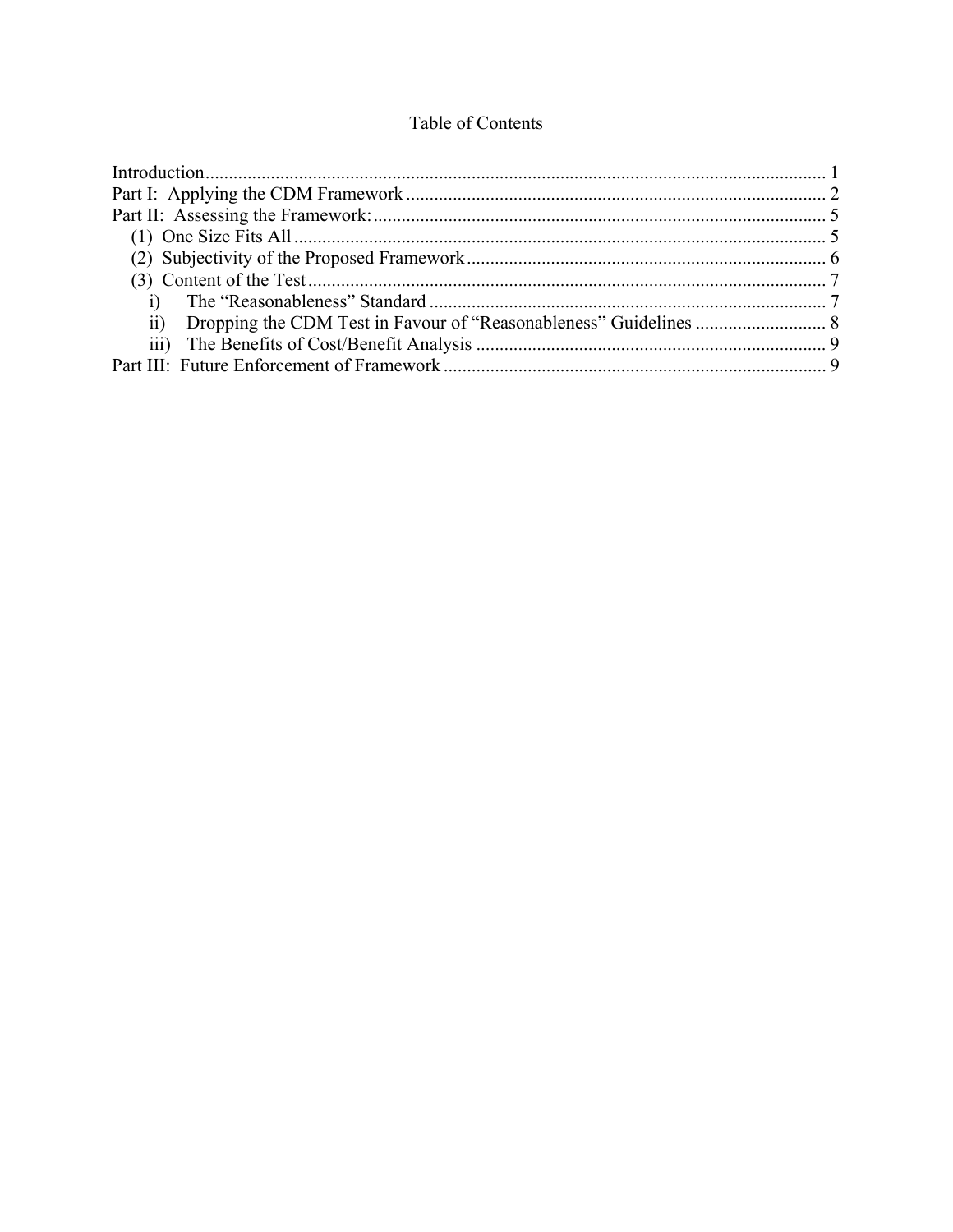# **Introduction**

- [1] CDM has submitted that ISPs lack incentives to tailor network management to the requirements of the *Telecommunications Act*. It is therefore unsurprising that many Canadian ISPs have developed and adopted practices that trench excessively on ss.27(2), 26 and 7 of the Act. Nothing pushes ISPs toward less intrusive solutions for meeting legitimate traffic management needs, even when non-intrusive solutions are equally available and effective in doing so. CDM's proposed framework provides ISPs with guidance so they can find new and innovative ways to meet their legitimate objectives in ways that do not ignore the Act. These will push ISPs towards provisioning as the primary response to congestion. Departure from that standard response would only occur when traffic volumes reached levels that could not be matched by reasonable provisioning alone. Only in such cases would more active traffic management practices be appropriate, and then such practices must be justifiable as consistent with the Act.
- [2] There is evidence on the record that, with the proper incentives in place, ISPs could develop economically viable alternatives to invasive traffic management practices that achieve their legitimate objectives, but do so in a ways that are equally effective and significantly less intrusive of the Act. The FCC provided Comcast with such an incentive after reasoning that Comcast's application-specific throttling practices were not reasonable:

We next must ask whether Comcast's means are carefully tailored to its interest in easing network congestion, and it is apparent that no such fit exists. As an initial matter, Comcast's practice is overinclusive for at least three independent reasons. First, it can affect customers who are using little bandwidth simply because they are using a disfavored application. Second, it is not employed only during times of the day when congestion is prevalent: "Comcast's current P2P management is triggered . . . regardless of the level of overall network congestion at that time, and regardless of the time of day." And third, its equipment does not appear to target only those neighborhoods that have congested nodes— evidence suggests that Comcast has deployed some of its network management equipment several routers (or hops) upstream from its customers, encompassing a broader geographic and system area. With some equipment deployed over a wider geographic or system area, Comcast's technique may impact numerous nodes within its network simultaneously, regardless of whether any particular node is experiencing congestion. Furthermore, Comcast's practice suffers from the flaw of being underinclusive. A customer may use an extraordinary amount of bandwidth during periods of network congestion and will be totally unaffected so long as he does not utilize a disfavored application.<sup>1</sup>

In response to these findings, Comcast was able, within a matter of *months*, to develop a traffic management solution that was economically viable, equally effective, and carefully tailored to its stated legitimate objectives of relieving congestion.

<sup>1</sup> *Free Press* v. *Comcast*, No. 08-183 (F.C.C. 2008), 2008 WL 3862114 <online:

http://www.fcc.gov/Daily\_Releases/Daily\_Digest/2008/dd080820.html> [*Comcast*].at para. 48.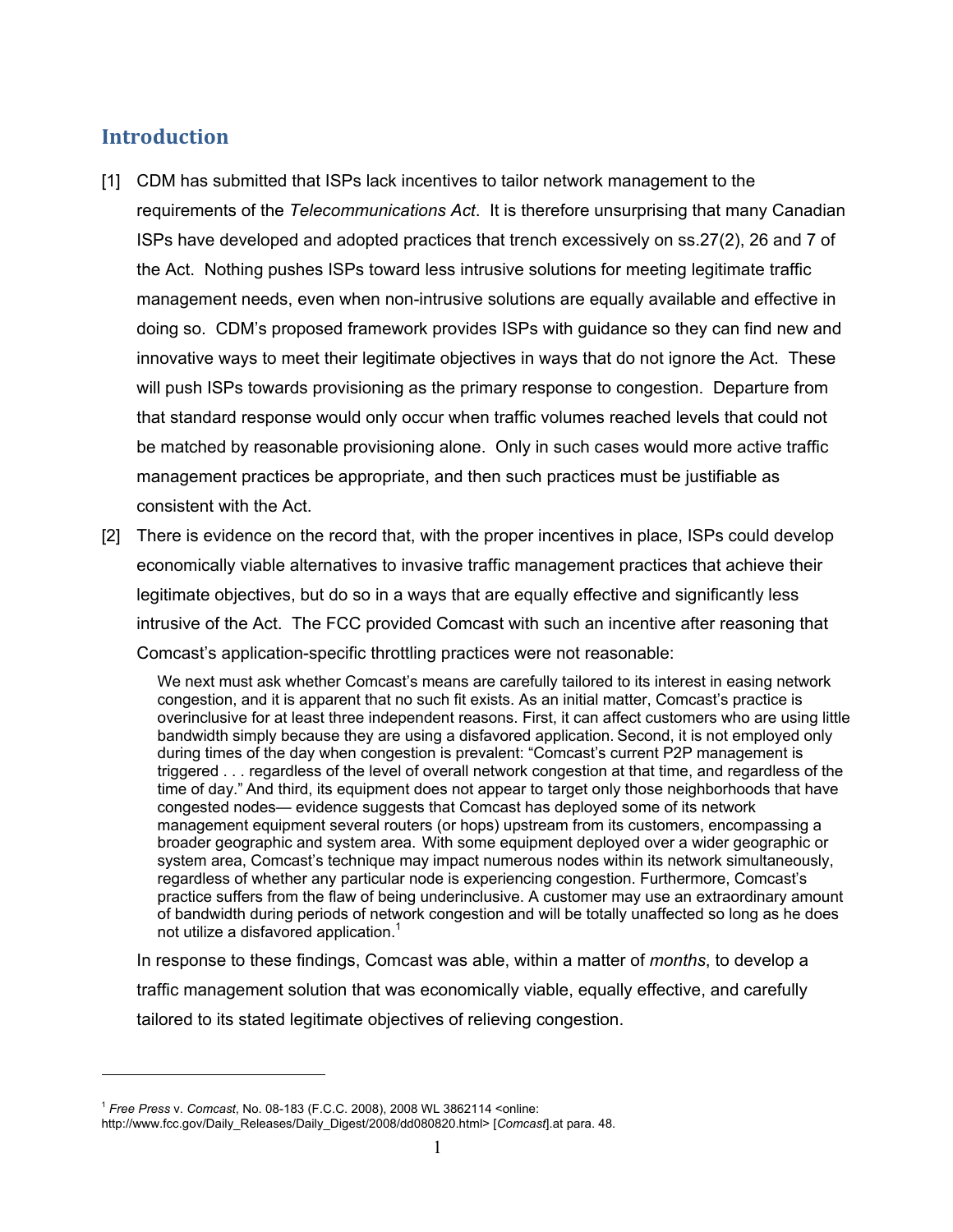[3] CDM's proposed analytical paradigm will similarly guide ISPs towards solutions that impact on the Act as little as necessary. This will in turn minimize the degree to which the Commission will be required to intervene in ISP practices to obtain compliance with the Act.

## **Part I: Applying the CDM Framework**

- [4] The CDM test requires ISPs to justify any traffic management practice that is discriminatory, a prima facie violation of s.36 or contrary to s.7. Current application-specific traffic management practices fit this description. CDM reiterates that both ss. 27(2) and 36 are salient in assessing ITMPs, as the two statutory provisions address different concerns.
- [5] Section 27(2) protects against unjust discrimination, undue preference *and* subjecting any person to an undue or unreasonable disadvantage. Some ISPs have attempted to limit the scope of s.27(2) to protection against undue preference. CDM submits that there is no justification for such a narrow interpretation. Current ISP application specific throttling practices do discriminate against developers and users of such applications including those who rely on these to distribute legitimate content they have developed.<sup>2</sup> Recent evidence from BitTorrent confirms the deleterious effects of current Canadian traffic interference practices, strengthening arguments that such practices discriminate and must be justified. $3$
- [6] Section 36 protects against different dangers: in the context of *Internet* communications, s.36 requires CRTC approval for actions that control the content or influence the meaning or purpose of a telecommunication in a manner that departs from Internet common carrier norms. Slowing down P2P file-sharing applications influences the meaning and purpose of these telecommunications, which is to transfer a file as quickly as possible. Any ISP practice that does this in a manner that departs from common carrier norms is, prima facie, in violation of s.36. Application specific throttling is, indeed, such a departure, as common Internet carriers traditionally have neither based traffic management decisions on the user's chosen application, nor departed from established IETF traffic management standards.<sup>4</sup>
- [7] There is broad consensus among a number of parties, including some ISPs, that prima facie violations of ss.27 and/or 36 should be justified.<sup>5</sup> In order to pass CDM's proposed test for doing so, an ISP must justify its traffic interference practice by showing that it:

<sup>2</sup> CDM, *Comments to Telecom Public Notice 2008-19*, February 23, 2009, at paras. 202-208; Zip.ca, *Testimony to CRTC: Telecom Public Notice 2008-19*, July 7, 2009; IFTA and CFTPA, *Joint Testimony to CRTC: Telecom Public Notice 2008-19*, July 8, 2009.. 3

BitTorrent, *Reply to Telecom Public Notice 2008-19 Hearing*, July 28, 2009, at para. 23. See also CDM, *Testimony to CRTC: Telecom Public Notice 2008-19*, July 9, 2009, at para. 67-69. 4

D. Reed, *Statement of Dr. David P. Reed*, Subcommittee on Telecommunications and the Internet, Committee on Energy and Commerce, U.S. House of Representatives, July 17, 2008, available online at: <http://www.reed.com/dpr/docs/Papers/ReedDPIHearing.pdf>. 5

See CDM, *Comments to Telecom Public Notice 2008-19*, February 23, 2009; OIC, *Initial Comments to Telecom Public Notice 2008- 19*, February 23, 2009; PIAC, *Comments of the Consumer Groups to Telecom Public Notice 2008-19*, February 23, 2009; Cogeco, *Reply submission to Telecom Public Notice 2008-19*, April 30, 2009, to name a few.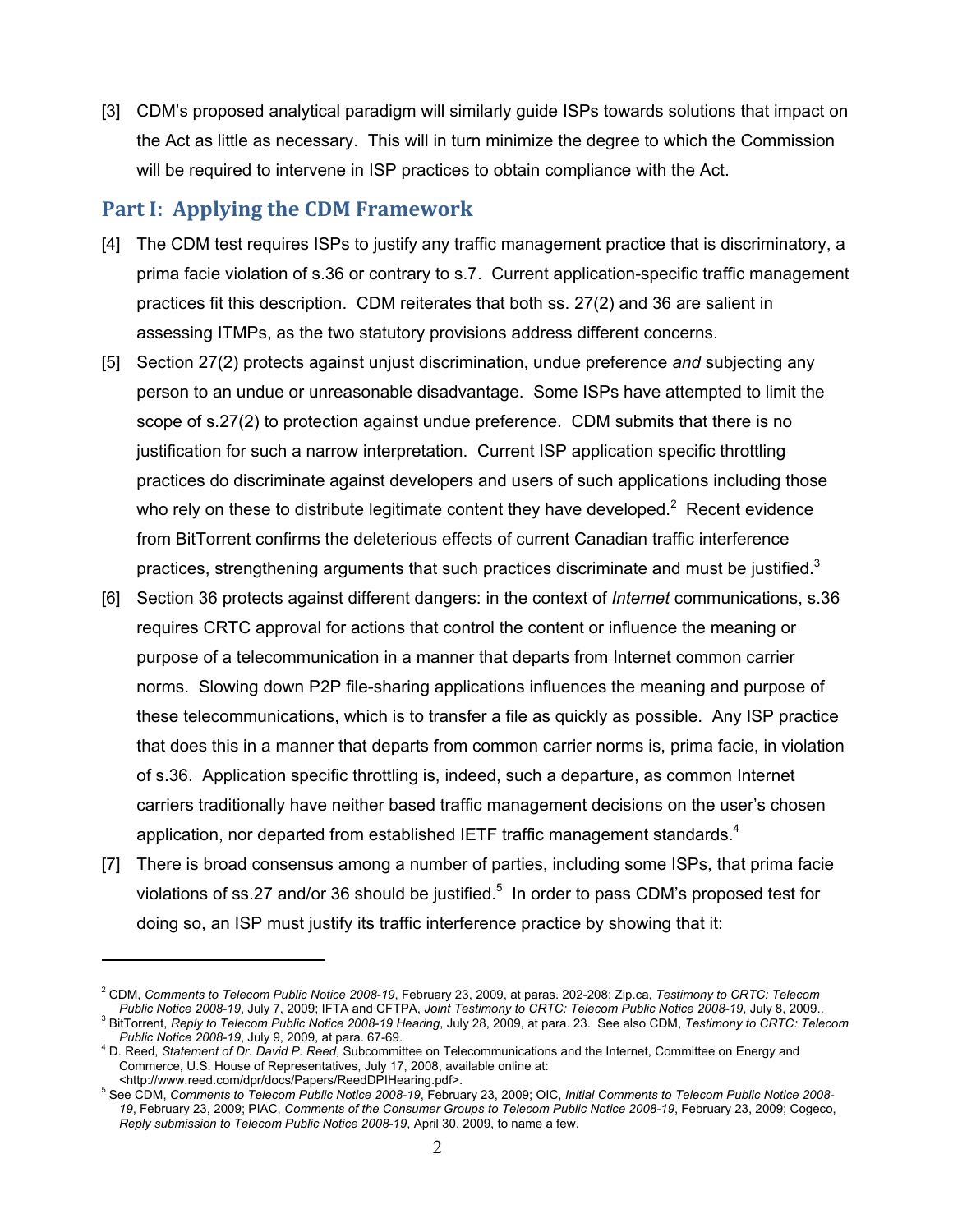- i.) targets a legitimate ISP objective;
- ii.) adopts a practice that is proportional to that objective by:
	- a. being rationally connected to it;
	- b. being minimally intrusive of ss.27(2), 36 or 7; and
	- c. providing benefits that outweigh its detrimental impact on ss.27(2), 36 and 7.

Current ISP practices fail this test.

- [8] The legitimate objective of current ISP traffic management practices is congestion that cannot be met through reasonable provisioning alone. ISPs have stated that their primary response to congestion is capital expenditure. Those that employ traffic interference state that they do so only when they can no longer meet traffic loads with provisioning. $6$  CDM has submitted and reiterates that there is currently *no* evidence of traffic growth levels that cannot be met through reasonable levels of capital expenditure. Professor Odlyzko has demonstrated this in his testimony, and it has been confirmed by some  $1SPs.<sup>7</sup>$
- [9] In addition, targeting P2P specifically is not a rational response to congestion that cannot be addressed through provisioning alone. The reasons this is not the case can be found in CDM's reply submission.<sup>8</sup> P2P traffic does not raise unique problems that cannot be dealt with through provisioning alone. Nor do P2P applications generate excessive amounts of traffic.<sup>9</sup> The only remaining rationale for throttling downstream P2P, is that such applications are not time sensitive. Time sensitivity, however, is extremely subjective.<sup>10</sup> For example, a user who wishes to watch a 1 GB Canadian documentary at 9pm and begins downloading it at 7pm through P2P, would find P2P time sensitive. Another user, who wishes to watch the same documentary through live streaming from 7pm to 9 pm would consider live streaming or progressive download to be time sensitive. Perhaps more to the point, while some P2P applications that ISPs generally classify as 'time sensitive' (Skype and other VoIP applications, for example), most ISPs that use ITMPs throttle BitTorrent. BitTorrent is a P2P protocol used by a number of different applications, some of which span multiple categories of

<sup>6</sup> Bell, *Submissions to Telecom Public Notice 2008-19*, February 23, 2009, at para. 53; Rogers, *Submissions to Telecom Public Notice 2008-19*, February 23, 2009, at para. 4; Shaw, *Submissions to Telecom Public Notice 2008-19*, February 23, 2009, at para. 3. 7 CDM, *Comments to Telecom Public Notice 2008-19*, February 23, 2009, at paras. 96-98, 177. See also, i*bid*.,

Testimony of Andrew Odlyzko [Odlyzko], Attachment A, at para. 6, confirmed by Execulink, *Testimony to CRTC: Telecom Public Notice 2008-19*, July 9, 2009. 8

<sup>&</sup>lt;sup>8</sup> CDM, *Reply Submissions to Telecom Public Notice 2008-19*, April 30, 2009, at paras. 40-53.<br><sup>9</sup> Whan unthrottled, DPP sply generates 27% of trefficies Poll's potugals. Meanwhile 50% of D

When unthrottled, P2P only generates 27% of traffic on Bell's networks. Meanwhile 50% of Bell customers use P2P. This does not<br>seem disproportionate (Bell, Testimony at Telecom Public Notice 2008-19 Hearing, July 14, 2009, <sup>10</sup> CDM, Reply Submissions to Telecom Public Notice 2008-19, April 30, 2009, at paras. 41.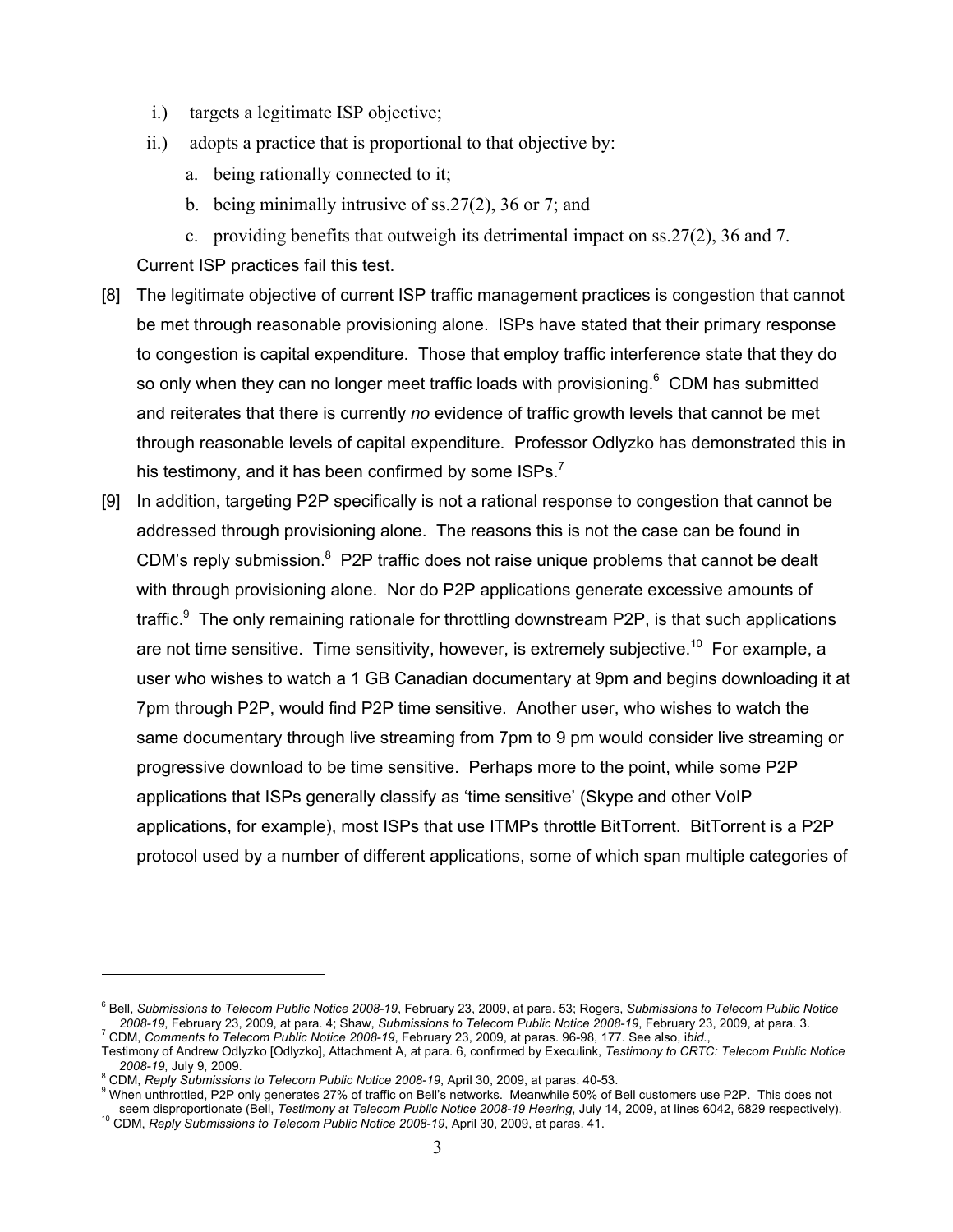ISP 'time-sensitivity' (live-streaming programs).<sup>11</sup> Throttling BitTorrent, as most ISPs do, catches all these applications as well.

- [10] With respect to throttling P2P uploads, ISPs have rationalized this decision by stating that consumers do not care about uploads, but only downloads. ISPs repeatedly claim that they do not understand why they must provision their networks in order to support the uploads experience of non-customers. However, BitTorrent has provided figures that demonstrate the impact of Canadian ISP's throttling of upstream traffic on its ability to function in Canada.<sup>12</sup> BitTorrent has indicated that throttling of upstream capacity in Canada has reached such extremes that it has driven consumers away from BitTorrent's product in Canada. Further, BitTorrent has demonstrated that the traffic management and provisioning policies of Canadian ISPs have led to the lowest offload percentage of any major network in the world – almost fully 1/3 that of the average.<sup>13</sup> This means that upstream bandwidth is so limited in Canada for BitTorrent that its ability to disperse bandwidth usage is cut by almost 2/3 and more than anywhere else. Again, the rationale for throttling upstream P2P because it does not disrupt the ability to transfer files appears flawed.
- [11] Moreover, there are far less intrusive methods available. These include the Comcast solution, which does not impair the Act to as great a degree as current practices.<sup>14</sup> The Comcast solution only operates in the presence of congestion and then in an application and protocol agnostic manner. Some have argued that the Comcast solution is not less intrusive, as it throttles so called time-sensitive traffic along with everything else. However, it does so for less than 0.1% of customers, and rarely for more than 15 minutes at a time. Additionally, as mentioned above, time-sensitivity is very subjective and not something any ISP can predict for any customer at any time. Further, current ISP practices also capture content they classify as 'time sensitive', as they throttle the BitTorrent protocol. The solution to issues of time sensitivity is to develop and implement methods for customers to prioritize their own traffic. Such technologies are not out of reach. The IETF also has a number of possible solutions that are not discriminatory and do not target specific applications and so do not raise the same concerns for innovation and privacy.<sup>15</sup>
- [12] In addition, CDM is confident that once the Commission puts in place this framework ISPs will develop and adopt a number of new innovative methods of addressing congestion. It is

<sup>11</sup> BitTorrent, *Reply to Telecom Public Notice 2008-19 Hearing*, July 28, 2009, at para. 21; CDM, *Telecom Part VII Aplication: Review* 

and vary or relection Decision 2006-100, Julie 22, 2009, at parts. 10.<br><sup>12</sup> BitTorrent, Reply to Telecom Public Notice 2008-19 Hearing, July 28, 2009, at para. 23.<br><sup>13</sup> Ibid. at para. 24.<br><sup>14</sup> CDM, Reply to Telecom Public *Notice 2008-19 Hearing*, July 28, 2009, at paras. 25-33.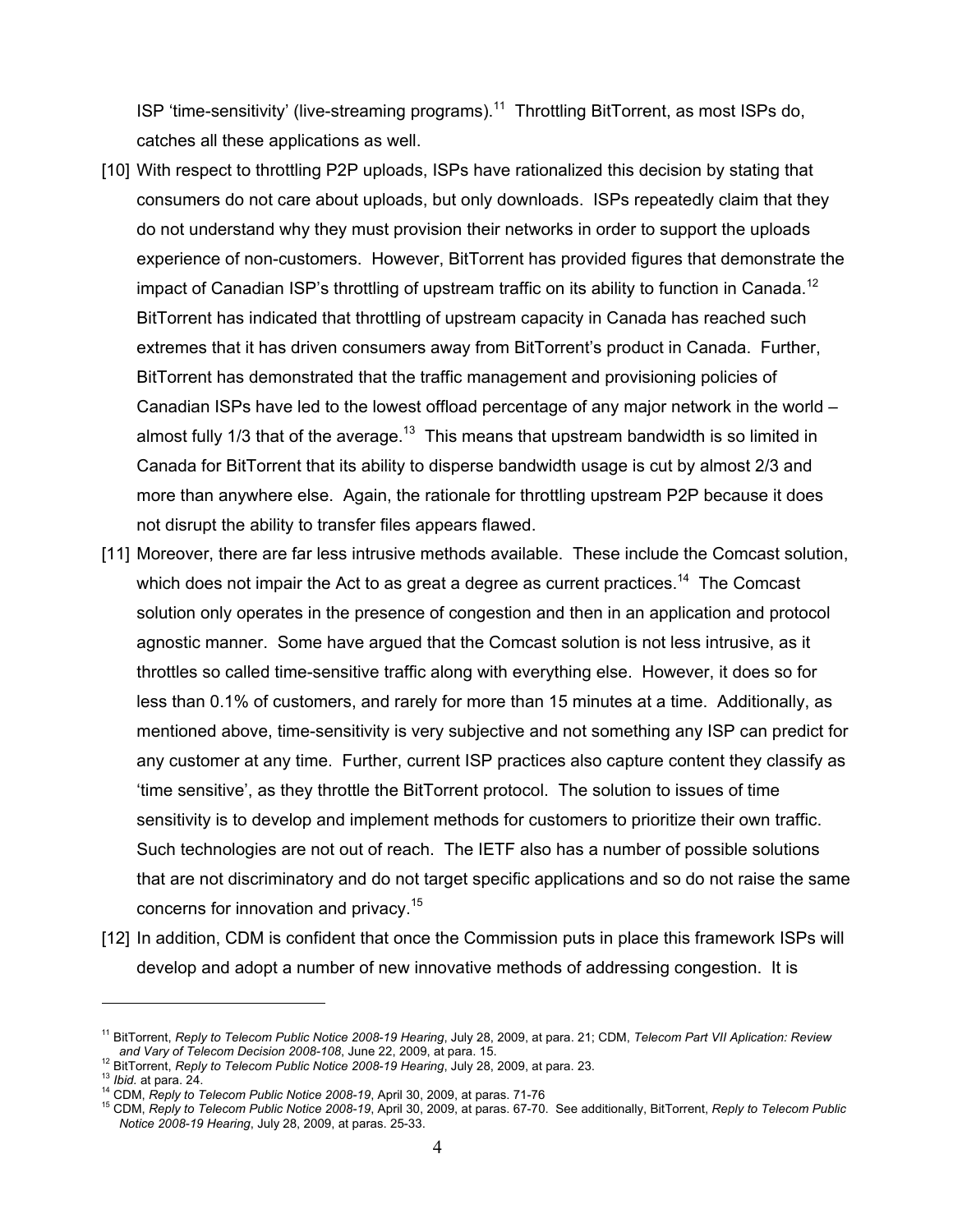unlikely, however, that any application or protocol specific approach will meet this criteria. This is because, as mentioned above, applications do not cause congestion, but rather users cause congestion and the unnecessary harm to innovation and the threat to privacy that results from any application-specific approach will generally outweigh any benefits gained from such an approach.

# **Part II: Assessing the Framework:**

- [13] CDM has suggested an assessment framework designed to provide ISPs with the guidance they need to develop solutions that take into account the legal requirements of the Telecommunications Act. There is broad consensus among many of the parties on the main structure of the CDM test.<sup>16</sup> However, some concerns have been raised as well, and modifications or alternatives to our test have been suggested. These concerns arise out of a misunderstanding of the CDM test, and will be clarified below.
- [14] The concerns raised against the CDM framework can be summarized as follows:
	- (1) the proposed framework is too restrictive and will require all ISPs to adapt the same solution;
	- (2) the test lacks objectivity and will essentially substitute the Commission's 'opinion' for that of an ISP's; and,
	- (3) the composition of the test itself has been attacked.

We address each of these points below.

#### **(1) One Size Fits All**

- [15] ISPs have claimed that any application of the proposed framework will lead to one solution alone.<sup>17</sup> The concern here is that the CDM's approach would hinder both innovation and competition at the network level since the requirement to adopt minimally intrusive traffic management solutions would allegedly eliminate ISPs' ability to develop creative ways to differentiate themselves from one another. This premise is faulty for a number of reasons.
- [16] First, with respect to the objective of congestion management, historically, all ISPs have responded in the same manner: through provisioning.<sup>18</sup> ISPs have also proven able to differentiate themselves from one another through pricing, service offerings, and through better provisioning within their systems and developing innovative ways to improve the speed of their networks for *all* users.19 CDM maintains that provisioning remains the primary method

<sup>&</sup>lt;sup>16</sup> See supra note 5.<br><sup>17</sup> Telus, *Transcripts: Testimony to CRTC: Telecom Public Notice 2008-19*, July 10, 2009, at line 4090, for example.<br><sup>18</sup> CDM, *Submissions to Telecom Public Notice*, February 29, 2009, at paras. 2

<sup>&</sup>lt;sup>19</sup> Telus, *Transcripts: Testimony to CRTC: Telecom Public Notice 2008-19*, July 10, 2009.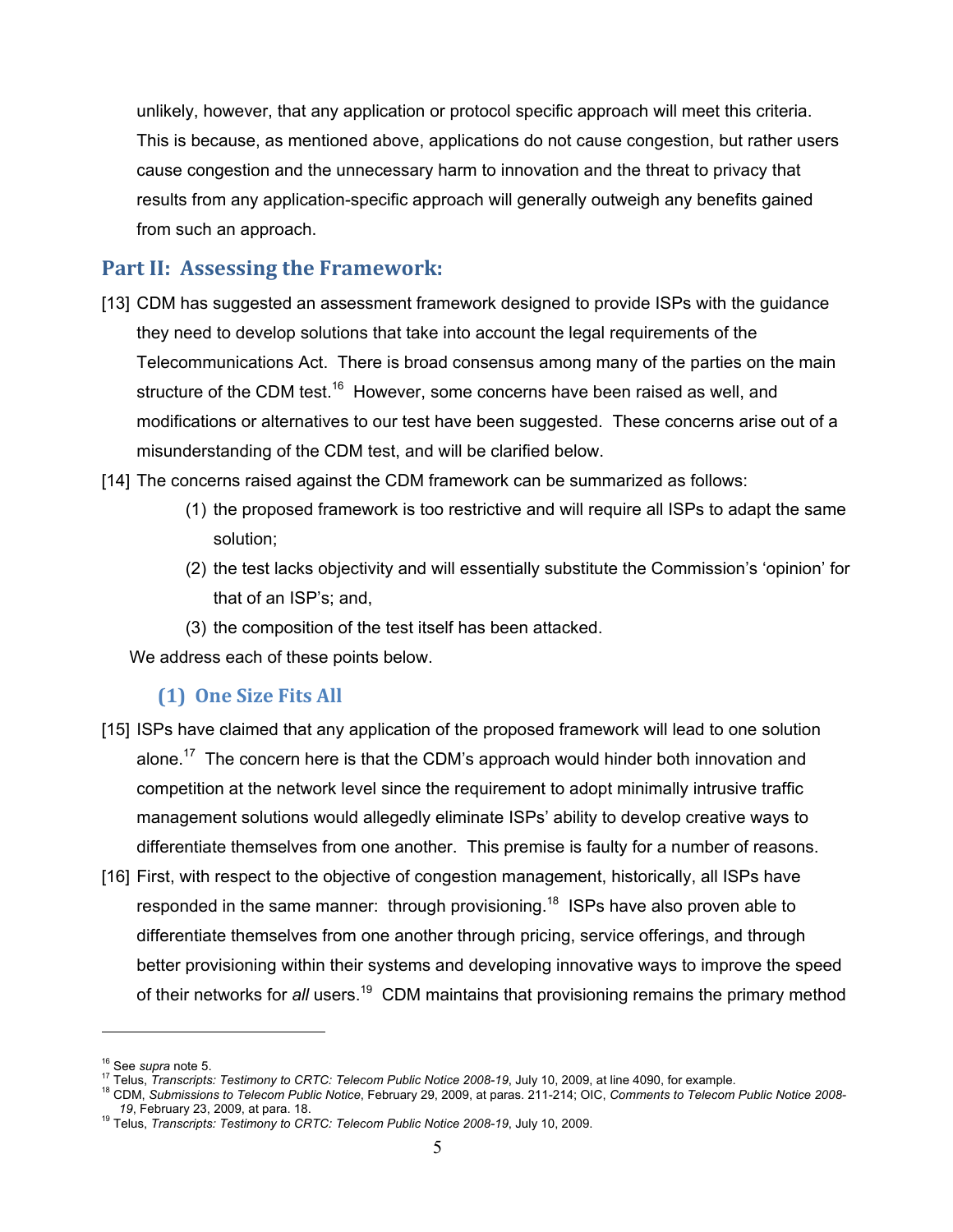by which ISPs should continue to innovate and differentiate themselves from one another and, indeed, this solution is most in line with the policy objectives of the Act. $20$ 

[17] Second, even in the context of s.1 Charter jurisprudence, the minimal impairment requirement rarely leads to "one solution". Courts have described the minimal impairment requirement as such:

The impairment must be "minimal", that is, the law must be carefully tailored so that rights are impaired no more than necessary. The tailoring process seldom admits of perfection and the courts must accord some leeway to the legislator. If the law falls within a range of reasonable alternatives, the courts will not find it overbroad merely because they can conceive of an alternative which might better tailor objective to infringement…On the other hand, if the government fails to explain why a significantly less intrusive and equally effective measure was not chosen, the law may fail.<sup>21</sup>

 There is no one size fits all component to the minimal impairment requirement in the Charter context. Far from being a check on the 'ultimate monopoly', the minimal impairment branch of the test is a vehicle for courts to inform the government on the requirements of the law and to defer to its legitimate interests while insuring the law is not unduly ignored.<sup>22</sup> This does not lead to one solution alone, but rather a multitude of possibilities.

[18] The proposed framework will leave ISPs with ample room to innovate, while providing them with incentives to do so in a manner that is targeted to the requirements of the Act.

### **(2) Subjectivity of the Proposed Framework**

- [19] ISPs have also signalled their concern that the CDM test is overly "subjective" in that it essentially requires the Commission to substitute its opinion for that of the ISPs. This concern is related to the first but different in kind as it alleges that the criteria by which one solution or purpose is judged relative to another will be subjective and so it cannot be said decisively that one is better than another.<sup>23</sup> The focus of this criticism is on the legitimate purpose and minimal impairment branches of the CDM test, and again, it misapprehends the nature of the proposed framework.
- [20] Judgment both in setting legitimate interests and in defining minimal impairment is informed by the law, and not by subjective preferences of the Commission. In many cases, as in this proceeding, it will be largely defined by the ISPs themselves. So, for example, in this Public Notice, congestion is the main issue. A number of ISPs have stated that their primary response to congestion is provisioning, and that they have only chosen to adopt applicationspecific ITMPs in order to address congestion that they feel cannot be met through

<sup>&</sup>lt;sup>20</sup> See supra note 18.<br><sup>21</sup> RJR-MacDonald Inc. v. Canada (Attorney General), [1995] 3 S.C.R. 199 (S.C.C.) per McLachlin, J., (as she was then) at para. 160.<br><sup>22</sup> P.W. Hogg and A.A. Bushell, *The Charter Dialogue Between C* 

*Bad Thing After All)*, (1997) 35(1) Osgoode Hall L.J. 75, at p. 85. 23 Bell, *Transcripts: Testimony to CRTC: Telecom Public Notice 2008-19*, July 14, 2009, at line 6341.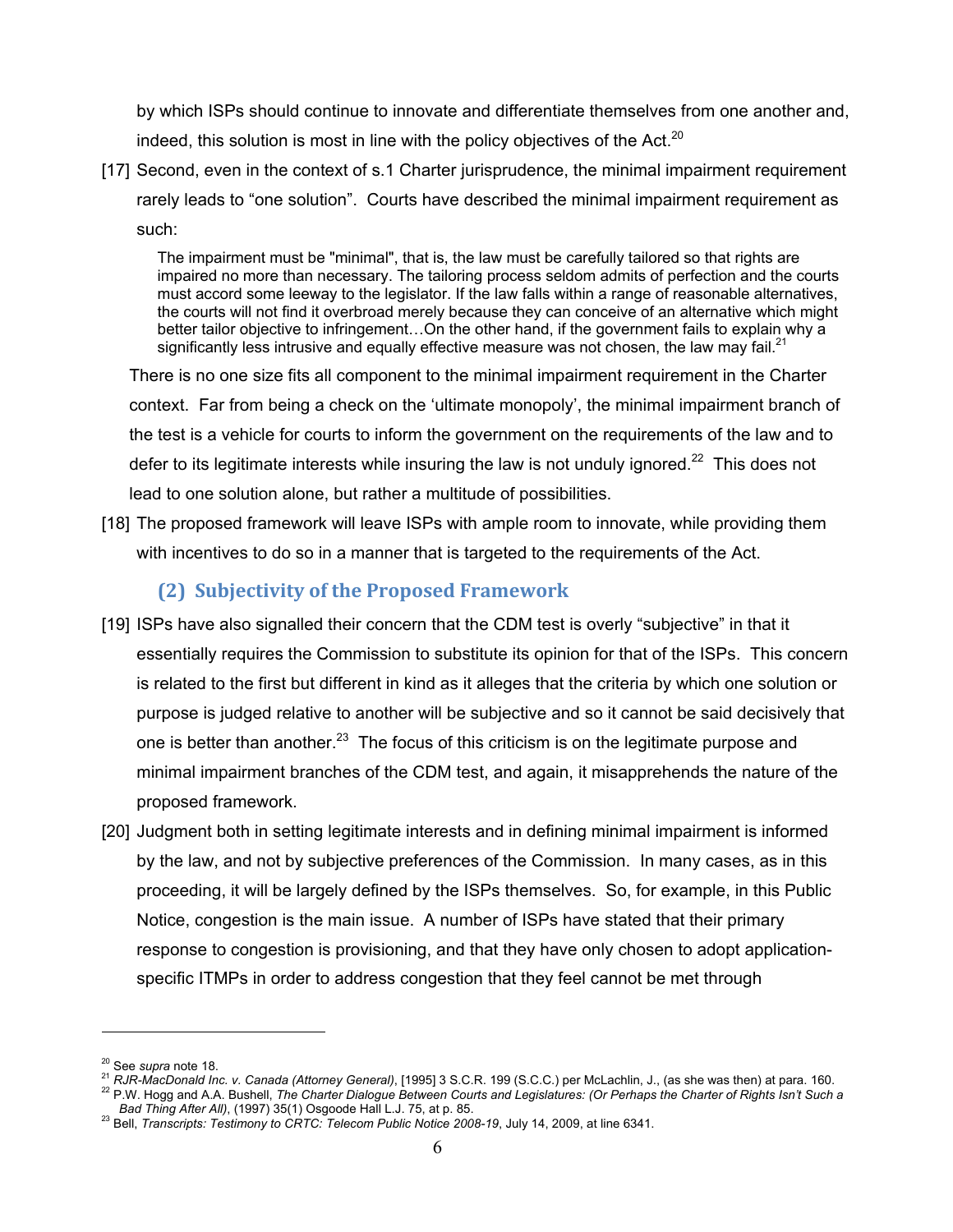reasonable provisioning alone.<sup>24</sup> That purpose is subjective to the extent that ISPs have selected it themselves. It is legitimate in the sense that it also aligns with s.7 of the Act by placing provisioning foremost among congestion management practices.<sup>25</sup> Other legitimate purposes would probably include reducing malicious activity such as spam or malware, or perhaps facilitating a system of high-priority emergency alerts.<sup>26</sup> While the analytical framework for such purposes would be the same, the analysis itself would be different.

- [21] Subjectivity has been raised more strenuously with respect to the minimal impairment branch of the test.<sup>27</sup> The test is not about the Commission's subjective views of a given ITMP, but rather about defining the parameters of the legal requirements of the Act. When deciding whether a given ITMP is appropriately tailored to safeguarding innovation platforms or avoiding discrimination, for example, the CRTC will be defining legal standards and addressing how certain practices interact with them. This is not a subjective process, but a legal one.
- [22] The Commission here will provide the legal definition of discrimination, of controlling the content of a telecommunication, of privacy, and of innovation. It is then a matter of judging the technical impact of adopted practices in relation to these values and in relation to available alternatives and those within easy reach. These are all factual and legal determinations and the Commission has the expertise, the legitimacy and the legal mandate to define their boundaries and ensure ISPs respect them when developing ways to achieve their legitimate purposes.

#### **(3) Content of the Test**

[23] No substitutes to the CDM test should be adopted. Some have suggested that aspects of the test be replaced by a "reasonableness" standard.<sup>28</sup> Others have proposed that the Commission issue guidelines as to what is "reasonable" under the Act.<sup>29</sup> Still others have argued that the final cost/benefit leg of the CDM's proposed test should be dropped altogether. All of these will be addressed in turn.

#### **i) The "Reasonableness" Standard**

[24] First, Telus has asked to replace the minimal impairment branch of the test with a "reasonableness" criteria and a requirement that the practice be narrowly tailored to its

<sup>&</sup>lt;sup>24</sup> See supra note 6.<br><sup>25</sup> See supra note 18.<br><sup>26</sup> Telus, *Testimony to Telecom Public Notice 2008-19*, July 10, 2009, at line 4363.<br><sup>27</sup> Bell, *Testimony to Telecom Public Notice 2008-19*, July 14, 2009, at line 6341; T

<sup>&</sup>lt;sup>28</sup> Telus, *Testimony to Telecom Public Notice 2008-19 Hearing*, July 10, 2009, at line 4107.<br><sup>29</sup> Bell, *Written Submissions to Telecom Public Notice 2008-19 Hearing*, July 14, 2009.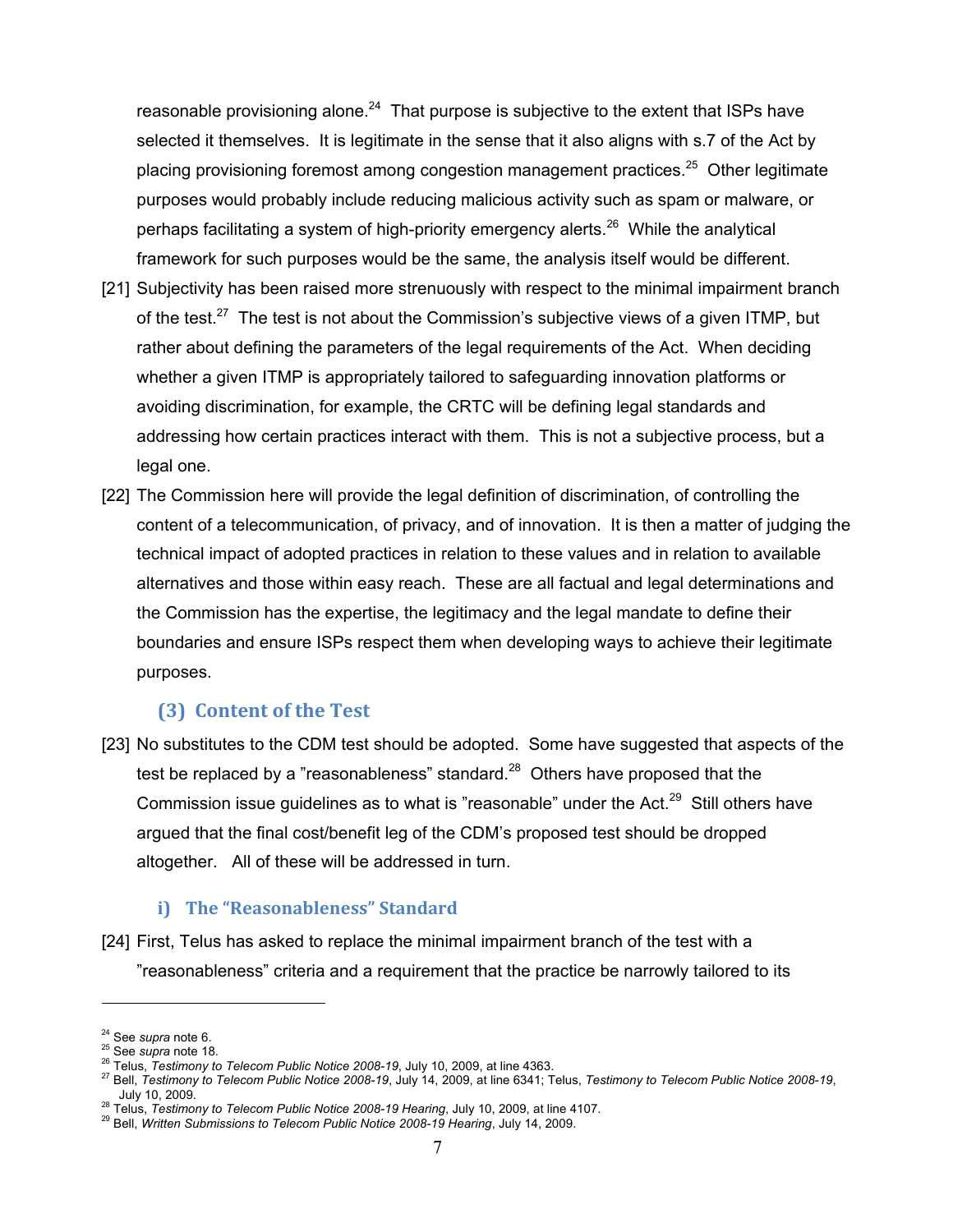legitimate purpose. This is problematic. Telus employs the term "narrowly tailored" in the abstract, ironically opening the test up to a greater degree of subjectivity. The CDM test requires that the ITMP be narrowly tailored to its objective in a manner that minimally impairs the legal requirements of the Act – a much clearer and more objective criterion and one more in line with the Commission's mandate of enforcing the Act. The justification criteria suggested by CDM is, and has been, an analytical framework for assessing what is or is not reasonable. A broad reasonableness standard will provide ISPs with neither guidance nor incentives to develop ITMPs that respect the policy objectives, that are not discriminatory and that do not egregiously infringe s.36. Indeed, it could be argued that ISPs *have* been acting reasonably to date (many ISPs have argued such), yet the result has been ITMPs that are not tailored to the Act at all. $30<sup>30</sup>$ 

- [25] Illustrative of the problem here is the BitTorrent example. Here, ISPs, and particularly some cablecos, have said that throttling upstream P2P traffic is reasonable because their consumers do not care about uploading but only about downloading. The common refrain is 'why should we invest to support people who are not our customers'.<sup>31</sup> In this scenario, upload P2P capacity is an externality. While P2P users in general care about uploading, the benefit to them from such practices are less immediate and so the incentive on each individual consumer to respond to such practices, and hence on the ISP itself, is lower. The resulting impact on BitTorrent, and on innovation more broadly, is extreme. BitTorrent has stated that its ability to diffuse its uploads in Canada is the worst of any major network in the world – almost 1/3 the average. $32$  In addition, this has had a palpable impact on its viability as a product in Canada.<sup>33</sup>
- [26] Yet ISPs claim that this approach would pass a 'reasonbleness' standard. While ISPs care about innovation without permission, the benefits of such innovation are very broad, and the interest of any individual ISP to cut costs will generally outweigh such considerations. This is a rational response, but not a reasonable one. Yet it may well fall within the broad sweep that ISPs suggest for 'reasonableness'. The CDM framework will provide a greater degree of guidance to ISPs on how to develop their practices in a manner that does not ignore the Act.

#### **ii) Dropping the CDM Test in Favour of "Reasonableness" Guidelines**

[27] Bell's proposed guidelines amount to statements that an ISP will abide by the law and applies a "reasonableness" test to ISP traffic management practices.

<sup>&</sup>lt;sup>30</sup> CDM, *Reply Submissions to Telecom Public Notice 2008-19*, April 30, 2009.<br><sup>31</sup> Rogers, *Testimony to Telecom Public Notice 2008-19 Hearing*, July 13, 2009, at line 4915.<br><sup>32</sup> BitTorrent, *Reply to Telecom Public Not*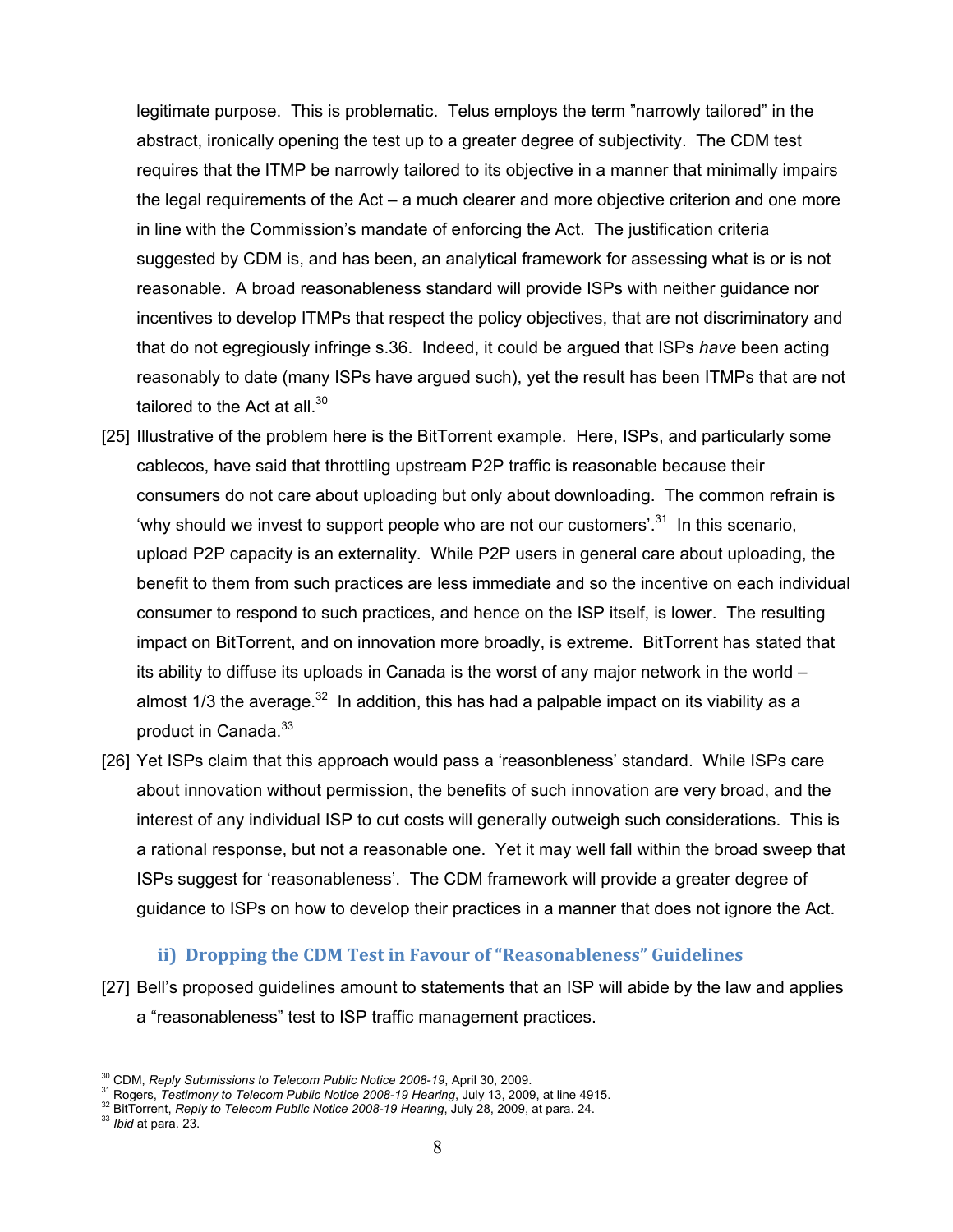- [28] First, With respect to privacy and undue preference, respectively, the guidelines do little more than restate the requirements of PIPEDA and of s.27(2).
- [29] Second, Beyond this restatement of existing laws, Bell's guidelines amount to little more than substituting CDM's test with 'reasonableness' and as such raise similar problems as those noted above. While Bell's 'reasonableness' standard requires reasonable attempts to limit negative impacts on users, services, protocols or applications, this again is insufficient. Bell asks the Commission to adopt a hands-off approach that only intervenes when and if an adopted practice produces fully unreasonable negative impacts.<sup>34</sup> But as above, this fully unreasonable standard will not safeguard the policy objectives of the Act. Under these guidelines, ISPs that can *still* develop ITMPs that essentially ignore the majority of the policy objectives, that are far more discriminatory than they need to be to achieve their purpose, and that control content or influence the meaning of a telecommunication in a manner that egregiously departs from Internet common carrier norms such as the IETF standards.
- [30] Third, the only practical guidance these guidelines offer is that ISPs can consider time sensitivity in making their decisions. However, as noted above, time sensitivity merely substitutes an ISP's opinion of which application should pass before another for that of the consumer. This is an inherently subjective exercise that properly rests with the consumer.
- [31] Overall, Bell's guidelines in *no way* address the legal provisions of the Act, except to limit them. Bell's approach merely requires "reasonable efforts" to avoid negative impacts on users, services, protocols or applications, only indirectly addressing aspects of the Act.

#### **iii)The Benefits of Cost/Benefit Analysis**

[32] Finally, some parties have suggested that the final leg of the CDM test be dropped. This leg balances the salutary benefits of a given ITMP against its deleterious impact on the policy objectives and on discrimination. While in the vast majority of cases, this step will be synonymous with the minimal impairment branch of the test, there could be instances where a legitimate interest is sufficiently tailored to its objective and minimally impairing of the Act, but still egregiously violates a policy objective in a manner that far outweighs its benefits. This chapter of the test, rarely decisive in Canadian *Charter* jurisprudence, works no mischief and is still a valuable safeguard that should be retained.

# **Part III: Future Enforcement of Framework**

 $\overline{a}$ 

[33] Moving forward, CDM envisions a limited role for the Commission in monitoring future ITMPs. This proceeding will provide ISPs with clear guidance in the form of a framework against

<sup>34</sup> Bell, *Testimony to Telecom Public Notice 2008-19 Hearing*, July 14, 2009, at line 6371.